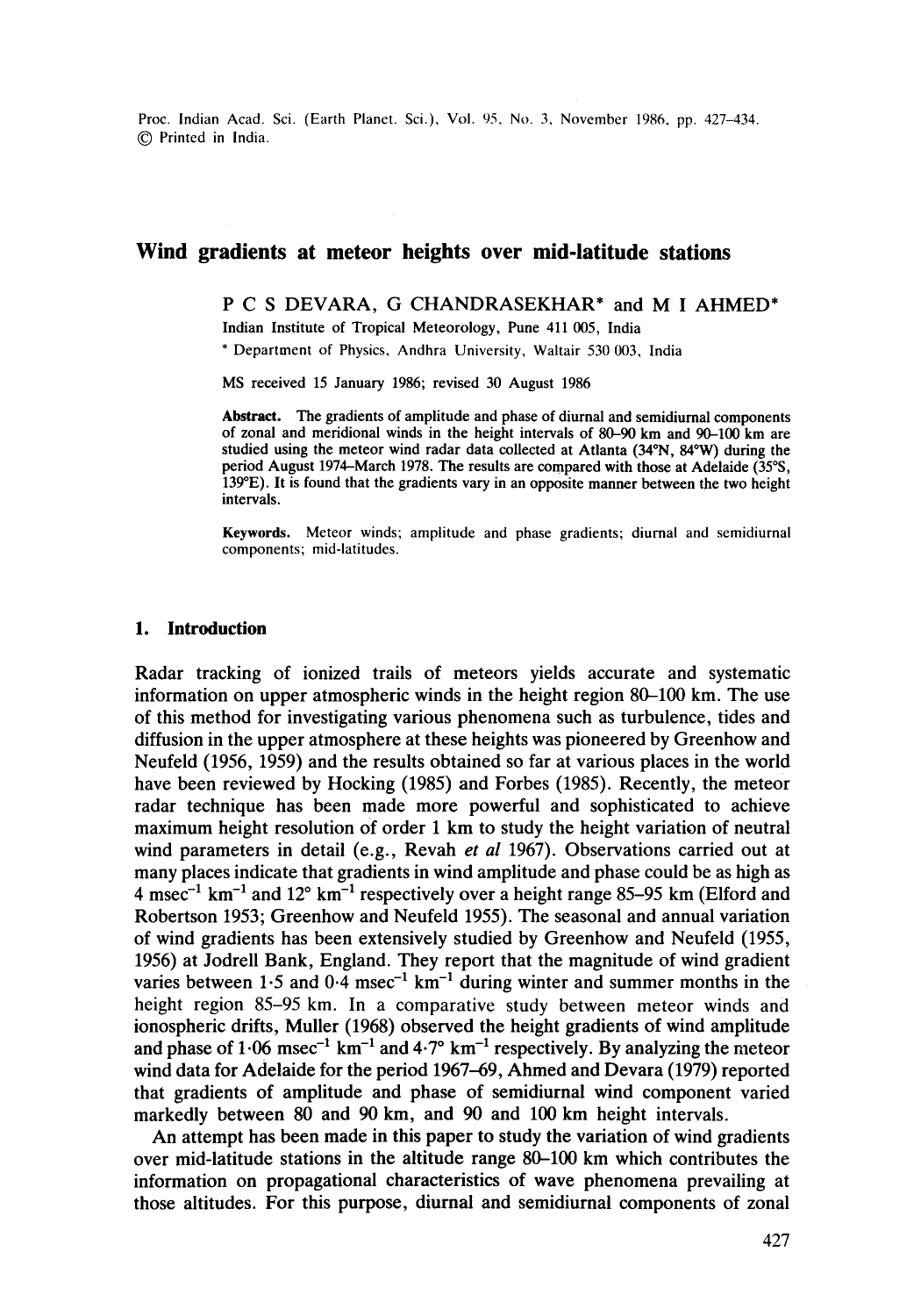(EW) and meridional (NS) winds between 80 and 100 km over Atlanta (34~ 84°W) obtained using the Georgia Tech radio meteor wind facility during the period August 1974-March 1978 are analysed to obtain information on gradients of amplitude and phase in the height intervals of 80-90 km and 90-100 km. The results are compared with those at Adelaide (35°S, 139°E), almost geographically symmetric station. The details of the analysis, results achieved and conclusions drawn are presented below.

# **2. Data and analysis**

The data of monthly mean amplitude and phase of diurnal (24 hour) and semidiurnal (12 hour) components of EW and NS winds at 80, 90 and 100 km for Atlanta for the period August 1974-March 1978 are available. The details of the radar facility used and the mathematical procedure followed for estimating the amplitude and phase of diurnal and semidiurnal components from the hourly mean meteor wind values have been described by Roper (1975, 1978). The differences in amplitude and in phase were computed between the heights 80 and 90 km, and 90 and 100 km for diurnal and semidiurnal components of EW and NS winds. The gradients so obtained for each month were averaged for respective months and mean values for all January months, February months etc over the 44-month period (August 1974-March 1978) are utilized for studying the behaviour of wind gradients of amplitude and phase of EW and NS winds in the 80-90 km and 90-100 km height intervals over a mid-latitude station.

# **3. Variation of height gradients over different months**

# *3.1 Diurnal amplitude*

The monthly mean variations in the gradients of amplitude of diurnal component of EW and NS winds in the 80-90 km and 90-100 km height intervals are shown in figure 1 for Atlanta (A,B,C,D) and Adelaide (a,b,c,d). It is clear from figure 1 that the gradients of EW and NS winds are positive in the 90-100 km height interval and negative in the 80-90 km height interval throughout the year at Atlanta. In the case of Adelaide (figure 1a & b) although the EW wind gradient in both the height intervals appears to be swinging between positive and negative values, it is negative during most of the months in the 80-90 km height interval. Also, the variations in the gradients at Atlanta and Adelaide for the height interval 80-90 km follow each other for most of the months. The results of Atlanta clearly show that the diurnal oscillation is damped (negative amplitude gradient) between the levels 80 and 90 km, and amplified (positive amplitude gradient) between the levels 90 and 100 km.

# 3.2 *Semidiurnal amplitude*

The monthly mean variations in the gradients of amplitude of semidiurnal component of EW and NS winds in the 80-90 km and 90-100 km height intervals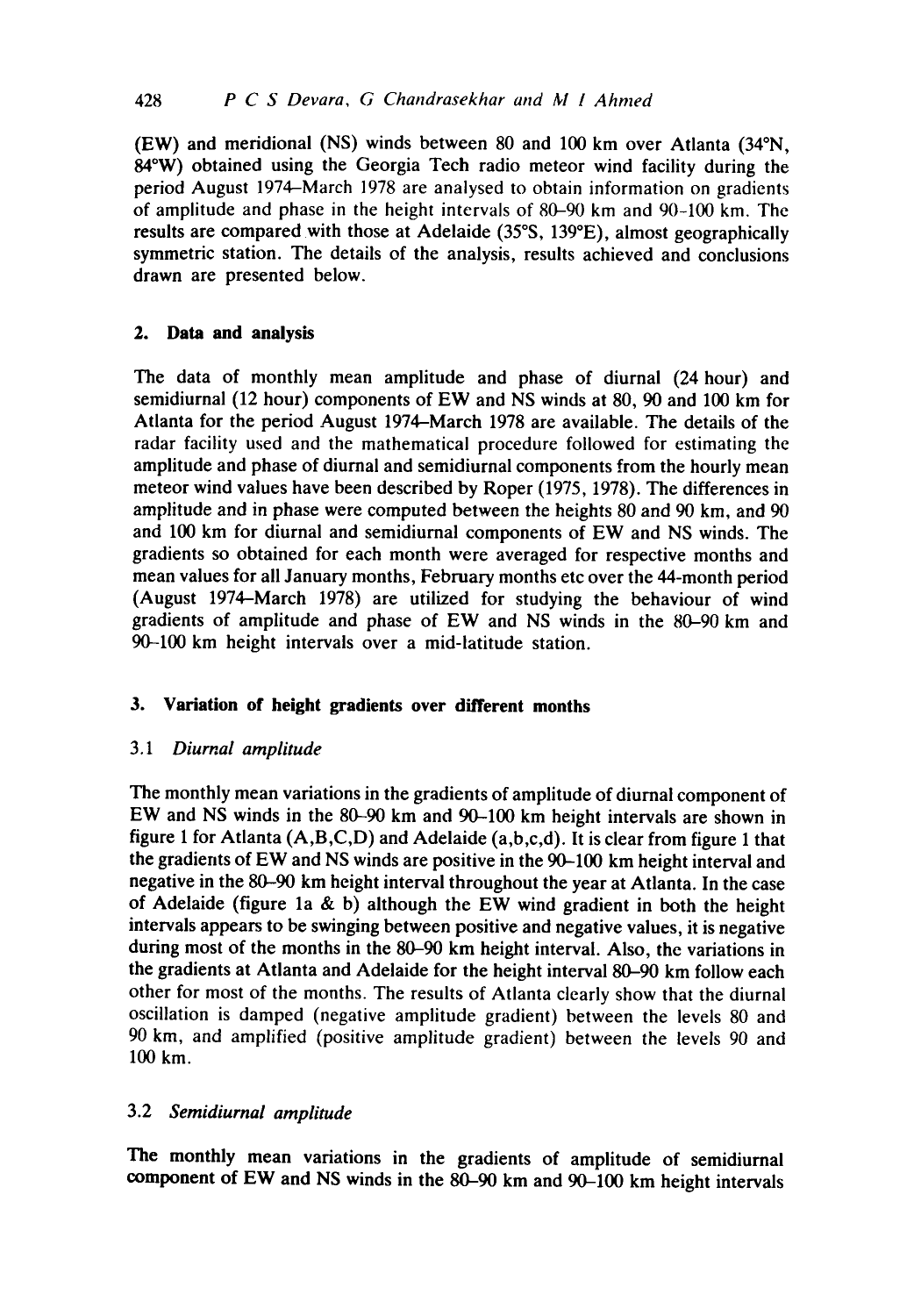

Figure 1. Monthly variations in gradients of amplitude of diurnal component of zonal and meridional winds for Atlanta (A,B,C,D) and Adelaide (a,b,c,d).



Figure 2. Same as figure 1 for semidiurnal component.

are displayed in figure 2 for Atlanta (A,B,C,D) and Adelaide (a,b,c,d). Figure 2 (A & a) clearly shows that the gradient of EW wind is positive in the  $90-100$  km height interval throughout the year except during May and September at Atlanta;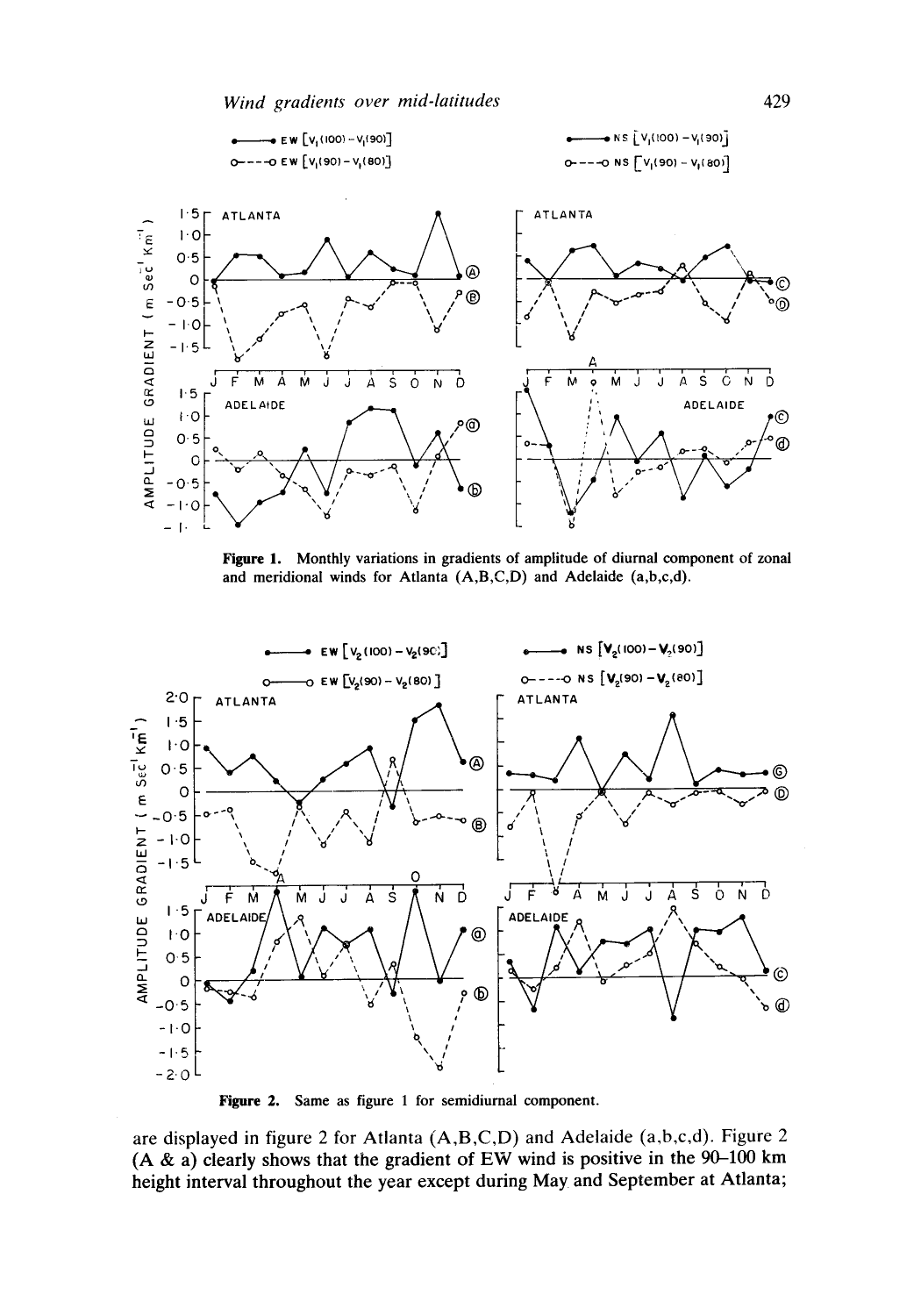January, February and September at Adelaide. The same gradient is negative in the 80-90 km height interval in all the months except September at Atlanta while it is swinging between positive and negative values at Adelaide. Figure 2 (C & D) points out that the gradient of semidiurnal component of NS wind at Atlanta is positive in the 90-100 km height interval and negative in the 80-90 km height interval throughout the year. At Adelaide, this gradient is positive for both the height intervals except during February and August in the 90-100 km height interval; February and December in the 80-90 km height interval.

### 3.3 *Diurnal phase*

The month-to-month mean variations in the gradients of phase of diurnal component of EW and NS winds in the 80-90 km and 90-100 km height intervals are displayed in figure 3 for Atlanta (A,B,C,D) and Adelaide (a,b,c,d). It can be seen that the variations in the gradients of phase of EW and NS winds at Atlanta and Adelaide are erratic and at times follow each other in both the height intervals.



**Figure** 3. Monthly variations in gradients of phase of diurnal component of zonal and meridional winds for Atlanta (A,B,C,D) and Adelaide (a,b,c.,d).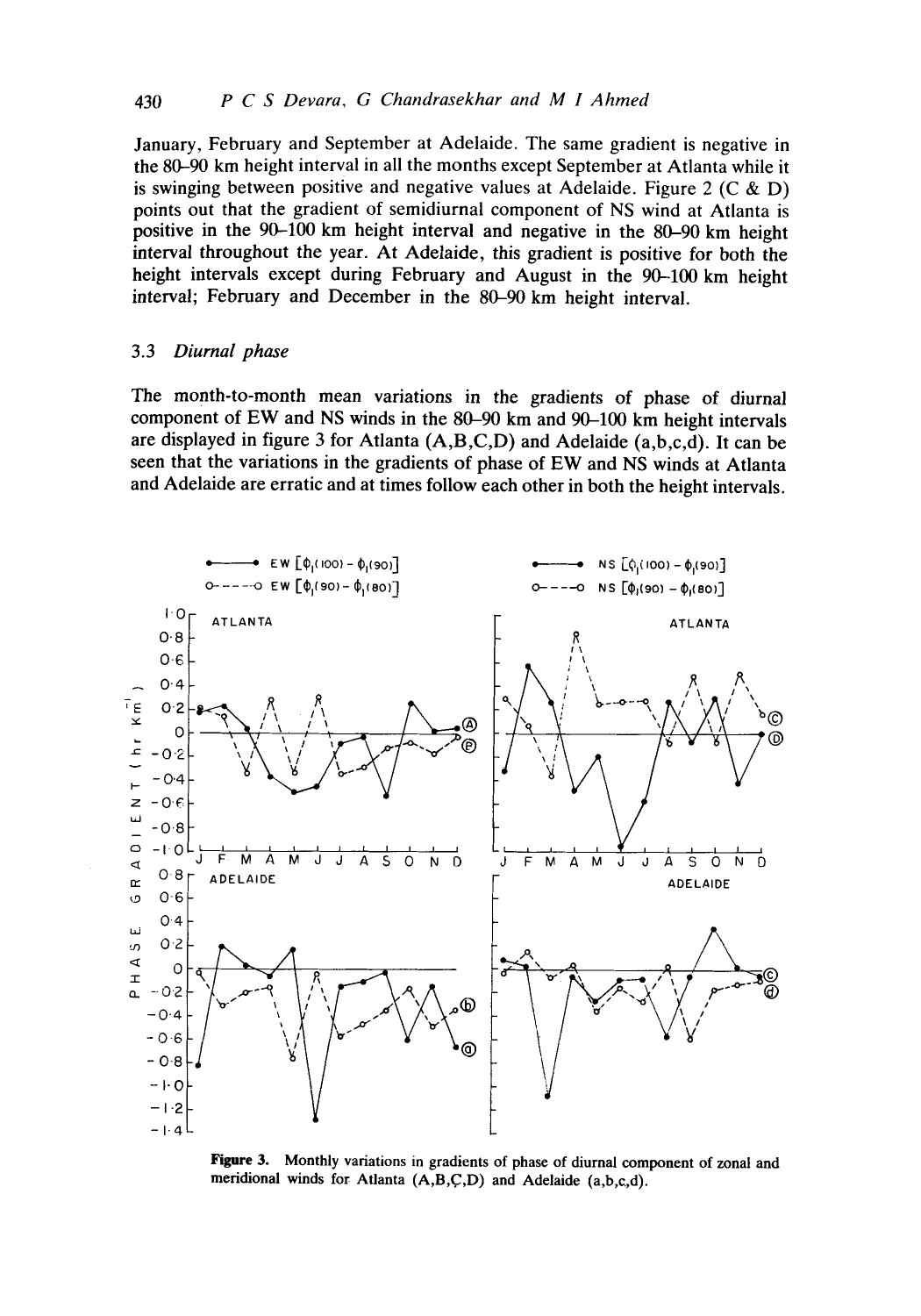Also, it is evident from figure  $3(a,b,c,d)$  that the nature of variation of gradient in the 80-90 km interval is almost opposite to that in the 90-100 km interval.

#### 3.4 *Semidiurnal phase*

Figure 4 depicts the monthly mean variations in the gradients of semidiurnal component of EW and NS winds in the 90-100 km and 80-90 km height intervals for Atlanta (A,B,C,D) and Adelaide (a,b,c,d). The magnitudes of gradients at Atlanta are small compared to those at Adelaide. Also, it appears that there is an appreciable change in the gradients of phase for semidiurnal components of EW and NS winds at Adelaide.

# 3.5 *Seasonal and annual variation of height gradients*

The seasonal and annual mean gradients of amplitude and phase of diurnal and semidiurnal components of EW and NS winds at Atlanta for the 90-100 km and 80-90 km intervals are presented in table 1. For purposes of comparison, results of



Figure 4. Same as figure 3 for semidiurnal component.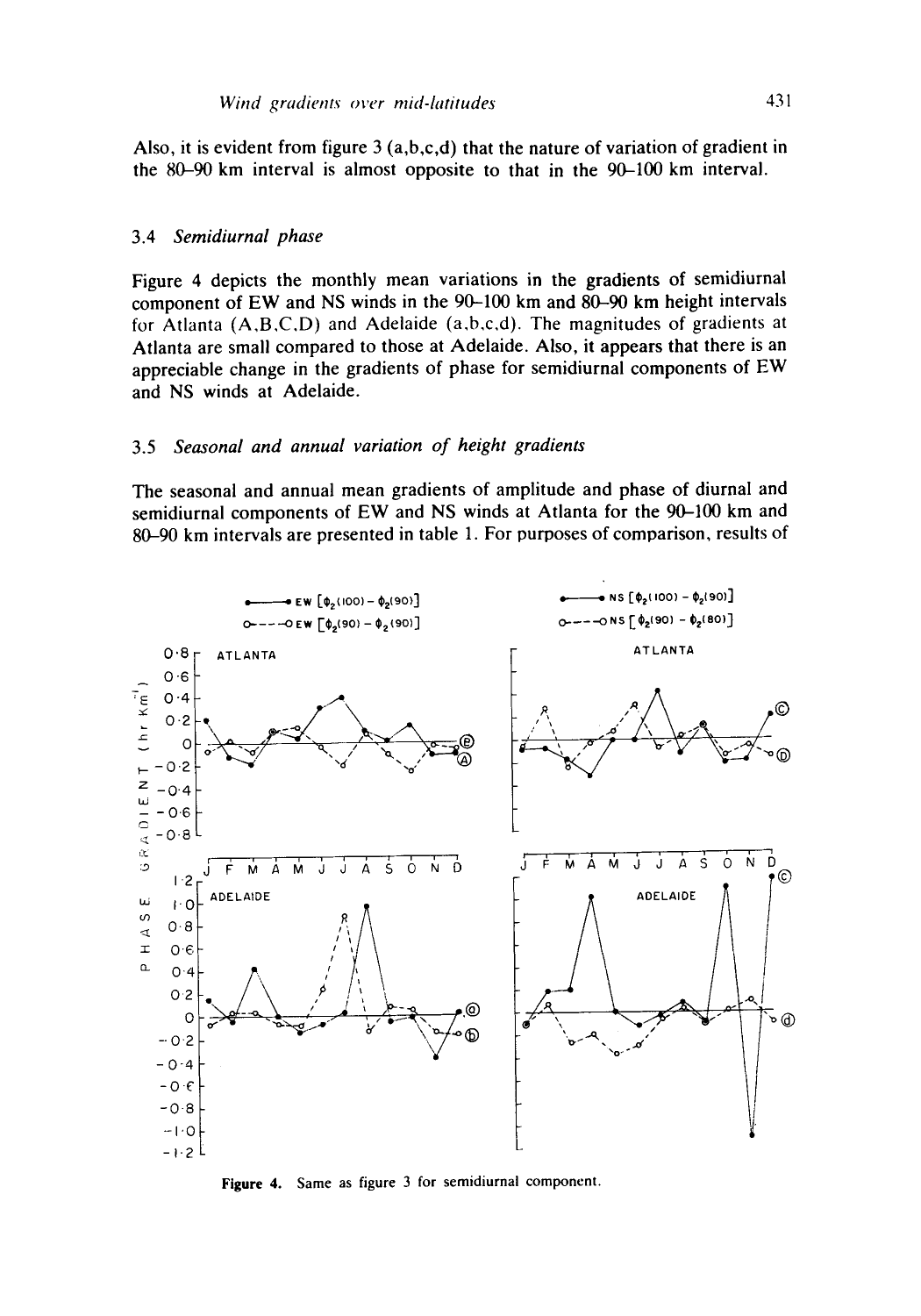| and semidiurnal $(V_2, \theta_2)$ components of zonal (EW) and meridional (NS) winds for the height intervals 80-90 km and 90-100 km. |                  |                 |                      |                 |                    |
|---------------------------------------------------------------------------------------------------------------------------------------|------------------|-----------------|----------------------|-----------------|--------------------|
| Gradient                                                                                                                              | Spring           | Summer          | Autumn               | Winter          | Annual             |
| EW [V <sub>1</sub> (90)-V <sub>1</sub> (80)]                                                                                          | $-1.29(-0.11)$   | $(0.01-0.90)$   | $-0.62$ $(0.25)$     | $-0.54$ (0.37)  | $-0.84(-0.05)$     |
| $EW$ [V <sub>1</sub> (100)–V <sub>1</sub> (90)]                                                                                       | $(0.39(-1.0)$    | $0.35$ $(0.10)$ | 0.32 (0.70)          | $0.49(-0.28)$   | $0.39(-0.12)$      |
| NS [V <sub>1</sub> (90)-V <sub>1</sub> (80)]                                                                                          | $(5.4)$ $(0.27)$ | $-0.44(-0.40)$  | $-0.40$ $(0.08)$     | $-0.42$ (0.35)  | $-0.46$ (0.08)     |
| NS [V <sub>1</sub> (100)-V <sub>1</sub> (90)]                                                                                         | $0.44 (-0.49)$   | (0.22) (0.47)   | $-0.38(-0.47)$       | $0.09$ $(0.72)$ | $0.28$ $(0.06)$    |
| EW $[V_2 (90)-V_2(80)]$                                                                                                               | $-1.24$ (0.05)   | $-0.67$ (0.72)  | $-0.40(-0.51)$       | $-0.59(-0.71)$  | $-0.72(-0.11)$     |
| EW [V <sub>2</sub> (100)-V <sub>2</sub> (90)]                                                                                         | (0.56)<br>0.49   | (0.64)<br>0.22  | $(0.53 \quad (0.99)$ | $1.16$ (0.35)   | $0.60$ $(0.64)$    |
| $NS [V_2 (90)-V_2(80)]$                                                                                                               | $-0.96$ $(0.38)$ | $-0.33$ (0.23)  | $-0.15$ $(0.79)$     | $-0.37(-0.20)$  | $-0.45$ (0.30)     |
| NS [V <sub>2</sub> (100-V <sub>2</sub> (90)]                                                                                          | (0.18)           | $0.33$ $(0.86)$ | $(0.71 \t (0.36)$    | $0.39$ $(0.57)$ | $(6+0)$ $(6+0)$    |
| $EW$ [ $\phi_1$ (90)- $\phi_1$ (80)]                                                                                                  | $0.03 (-0.22)$   | $-0.13(-0.44)$  | $-0.18(-0.32)$       | $0.001(-0.28)$  | $-0.07(-0.32)$     |
| $EW$ [ $\phi_1$ (100)- $\phi_1$ (90)]                                                                                                 | $-0.03$ $(0.05)$ | $-0.36(-0.43)$  | $0.10(-0.25)$        | $0.09(-0.54)$   | $-0.10(-0.29)$     |
| NS $\phi_1$ (90)- $\phi_1$ (80)]                                                                                                      | $0.18$ $(0.03)$  | $0.27(-0.27)$   | $0.11 (-0.24)$       | $0.32(-0.09)$   | $0.22(-0.14)$      |
| $NS [\phi_1(100)-\phi_1(90)]$                                                                                                         | $0.13(-0.36)$    | $-0.58(-0.15)$  | $0.18 (-0.09)$       | $-0.24$ (0.01)  | $-0.13(-0.15)$     |
| EW $[\phi_2 \ (90) - \phi_2(80)]$                                                                                                     | $0.02(-0.007)$   | $-0.04$ (0.35)  | $-0.10$ $(0.06)$     | $-0.01(-0.11)$  | $-0.03$ (0.07)     |
| $EW$ [ $\phi_2$ (100)- $\phi_2$ (90)]                                                                                                 | $-0.07$ (0.13)   | $0.25(-0.05)$   | $(0.09)$ $(0.30)$    | $-0.008(-0.06)$ | $(90.07)$ $(0.08)$ |
| $NS [\phi_2 (90) - \phi_2 (80)]$                                                                                                      | $0.003(-0.14)$   | $0.09(-0.22)$   | $-0.01(-0.0003)$     | $-0.05$ (0.01)  | $0.01(-0.09)$      |
| $NS [\phi_2(100)-\phi_2(90)]$                                                                                                         | $-0.18$ $(0.47)$ | $-0.14(-0.06)$  | $-0.01$ (0.38)       | $-0.02$ (0.01)  | $(-0.09$ $(0.20)$  |

Table 1. Seasonal and annual mean variation in gradients of amplitude (m sec<sup>-1</sup> km<sup>-1</sup>) and phase (hr km<sup>-1</sup>) of diurnal (V<sub>1</sub>,  $\theta_1$ )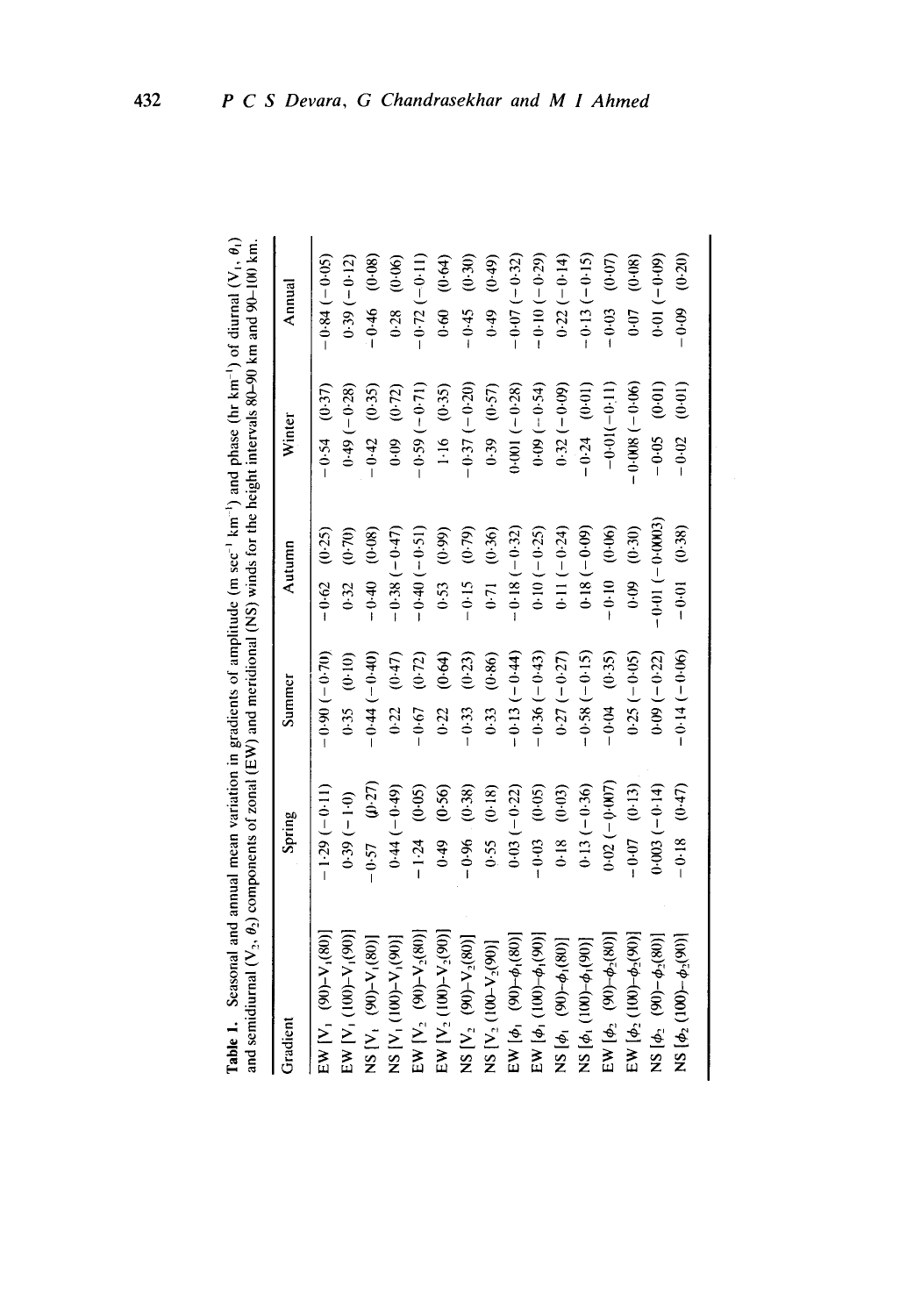Adelaide (with paranthesis) are also presented in table 1 and the most striking event is that at Atlanta, the seasonal mean height gradients of amplitude and phase of both diurnal and semidiurnal components in the 80-90 km and 90-100 km intervals are opposite to each other except for diurnal component of EW wind during summer and winter; semidiurnal components of NS and EW winds during autumn and winter. The annual mean height gradient also showed similar behaviour except for phase of diurnal component of EW wind. Any such systematic variation is not seen at Adelaide.

## **4. Discussion**

The variations observed in the height gradients of amplitude and phase of the neutral wind components over the height intervals of 80-90 km and 90-100 km are discussed in relation to the atmospheric oscillations. In general, the height variations of wind amplitude and phase at meteor heights can be described by means of the propagational aspects of tidal energy from troposphere to upper atmosphere. The seasonal variations in the height gradients of amplitude and phase observed in the present study are considered to be due to the variations in vertical wavelength and corresponding dominant modes of diurnal and semidiurnal tides over Atlanta and Adelaide as explained by Ahmed and Roper (1983). The opposite trends of variation observed in the gradients of amplitude and phase of diurnal and semidiurnal components of EW and NS winds in the 80-90 km and 90-100 km intervals suggest the formation of amplitude node at 90 km which indicates reflection of tidal energy associated with a phase reversal at 90 km.

### **5. Conclusions**

Analysis of the meteor wind data for Atlanta and Adelaide showed that the gradients of amplitude and phase of diurnal and semidiurnal components of EW and NS winds are positive in the 90-100 km height interval and negative in the 80-90 km height interval at Atlanta whereas at Adelaide they swing between positive and negative values. This suggests that the formation of amplitude node at 90 km is a more regular feature at Atlanta than at Adelaide, a southern hemisphere station with very nearly the same latitude as that of Atlanta. Inter-comparison of the available mid-latitude meteor wind radar results at closer height intervals may provide further understanding of the problem.

### **Acknowledgements**

We are grateful to Dr R G Roper, Georgia Institute of Technology, Atlanta, USA for making available to us the meteor wind data for Atlanta and to the reviewers for their comments on the original manuscript. One of us (GC) wishes to thank the University Grants Commission, New Delhi for financial assistance.